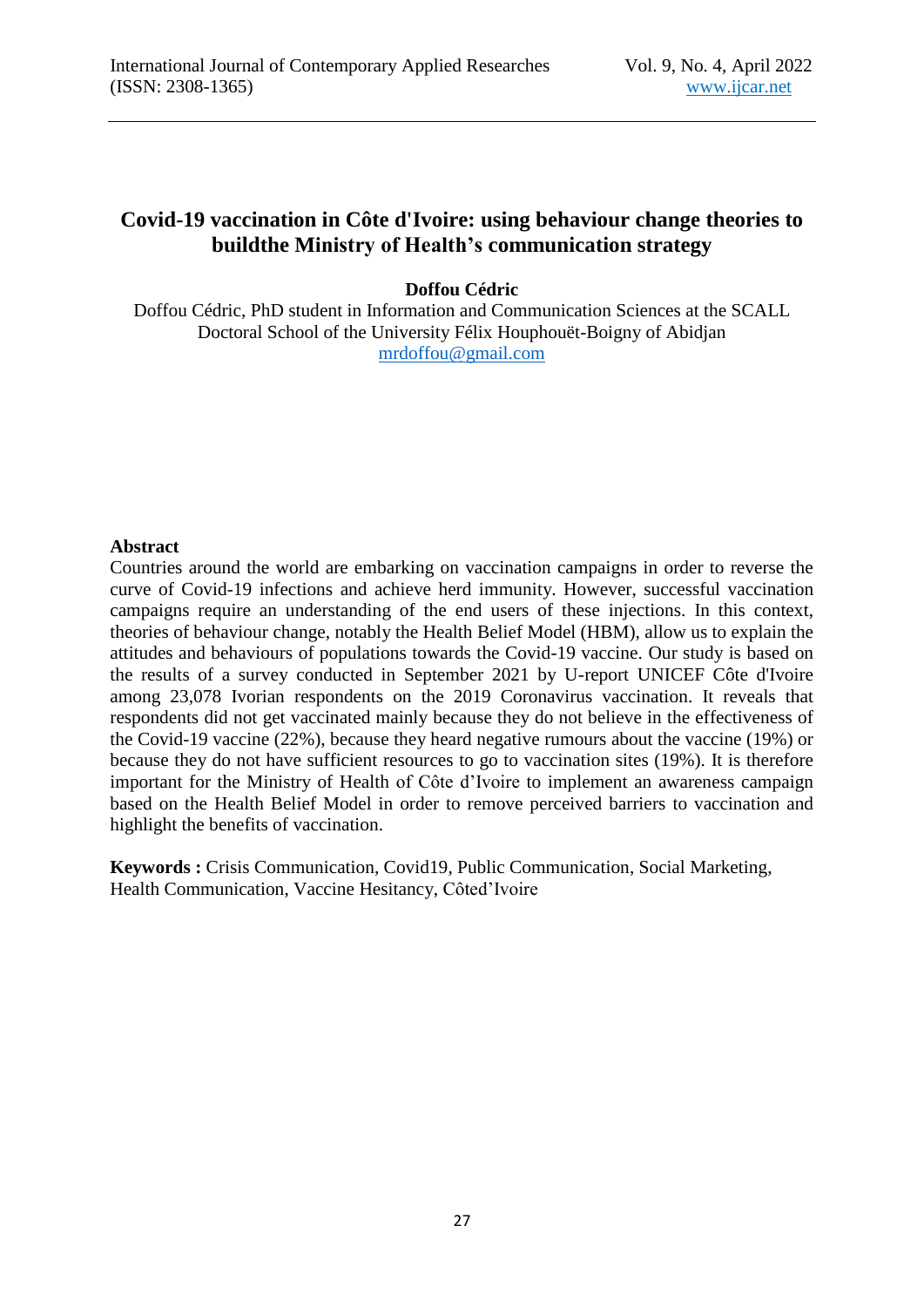#### **1. Introduction**

In December 2019, the world was hit by an unprecedented health crisis with disastrous economic and social consequences. The world found itself fighting an enemy invisible to the naked eye. It is the new and highly contagious coronavirus 2019, detected in Wuhan, China.

In the early stages of the pandemic, the only way to deal with this public health threat was through behaviour change. Governments around the world were trying to get their populations to adopt a series of preventative measures that are supposed to protect them from Covid-19 infection (wearing masks, social distancing, regular hand washing, etc.).

However, since the first Covid-19 vaccines became available in late 2020, vaccination has become the main challenge in the fight against the 2019 Coronavirus. That said, the availability of vaccines does not translate into a de facto adoptionby the populations. Even worse, many voices are even being raised to denounce the Covid-19 vaccine. This mistrust has brought the "anti-vaxxer" community back into the spotlight.This community, who is well-known by vaccination experts assumes and affirms its refusal to be vaccinated against Covid-19, in spite of the restrictions imposed on the non-vaccinated in different parts of the world.

Such resistance to behavioural change and distrust of the 2019 coronavirus vaccines could have been anticipated with the use of the humanities and social sciences. In particular, through the use of existing models and theories of behaviour change, mostly inherited from psychology. These theories describe the factors that lead an individual to accept or reject a new behaviour. Better yet, some of these theories have been designed specifically to predict health-related behaviour. This is the case of the Health Belief Model (HBM) which appeared in 1950. The recent Covid-19 crisis in Côte d'Ivoire has allowed us to verify this.

Therefore, can theories of behaviour change explain the Ivorian population's reactions to the Covid-19 vaccine? Such a question raises other specific questions: Does the Ivorian population vaccinate against Covid-19? Does the Health Belief Model (HBM) allow us to explain the behaviour of the Ivorian population towards the Covid-19 vaccine? What are the prospects for health crisis management and communication based on the HBM?

Based on the results of a survey conducted in September 2021 by U-report UNICEF in Côte d'Ivoire among 23,078 Ivorian respondents on the 2019 Coronavirus vaccination, we were able to verify that behavioural change theories, especially the HBM, allow us to understand the behaviour of the public in times of health crisis and to better formulate messages aimed at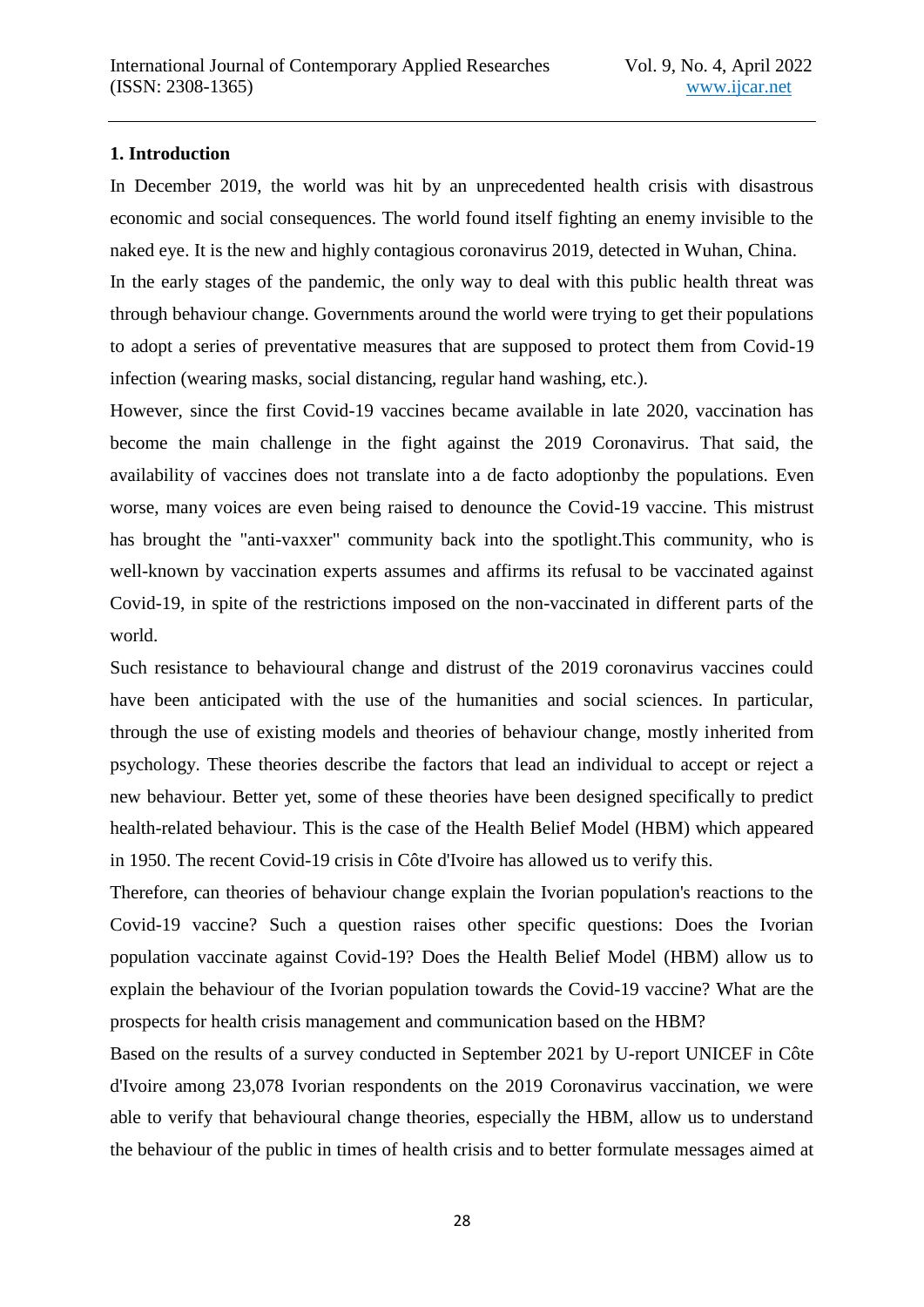inducing behavioural change in the general interest, as is the case for the Covid-19 vaccination.

This study aims to demonstrate the importance of behavioural change theories in understanding public responses to vaccines during health crises. We do so by drawing on the Ivorian experience. In Côte d'Ivoire, 73% of the target population is not fully vaccinated (WHO, March 2022). Only 46% of the target population has received at least one dose of the Covid-19 vaccine (WHO, March 2022).

Beyond the logistical issue, which has since been resolved, if the Ivorian population does not get vaccinated it is because they are not convinced of the effectiveness of the Covid-19 vaccine (22%). Some cite rumours as a source of demotivation to get vaccinated (19%) and others find that they do not have enough money to get vaccinated (19%). In other words, the Ivorian population does not perceive the benefits of vaccination and believes that there are many obstacles to it.

#### **1.1 Theoretical And Methodological Framework**

1.1.1. Literature review

To achieve the goal of herd immunity, it is important that public health professionals fully understand their targets, i.e., the end-users of Covid-19 vaccines. To do this, they need to draw on work in the social sciences, especially psychology, on behavioural change and the adoption of innovations.

Vaccine availability does not translate into de facto vaccine uptake. Health authorities have focused more on the supply of vaccines and their availability, but have not adequately studied the demand. (Zhaohui Su et Al., 2020)

Vaccine "non-adopters" do not represent a single group of individuals but rather several groups that have distinct reasons for not being vaccinated. (Zhaohui Su et Al., 2020). Some of these reasons include: hesitations about the efficacy and safety of the vaccine. Others do not feel vulnerable to Covid-19. Non-adopters of vaccines do not necessarily base their decision on scientific evidence. They may, for example, cite fear of side effects, although these are not widespread. (Zhaohui Su et Al., 2020)

For all these reasons, it is critical that health experts deliver their evidence-based educational messages to vaccine hesitants before the misinformation of Covid-19 anti-vaxxers does (Zhaohui Su et Al., 2020). Alternatively, rather than using the terms 'vaccine non-adopters' and 'vaccine hesitants' interchangeably, health experts may consider adopting a more precise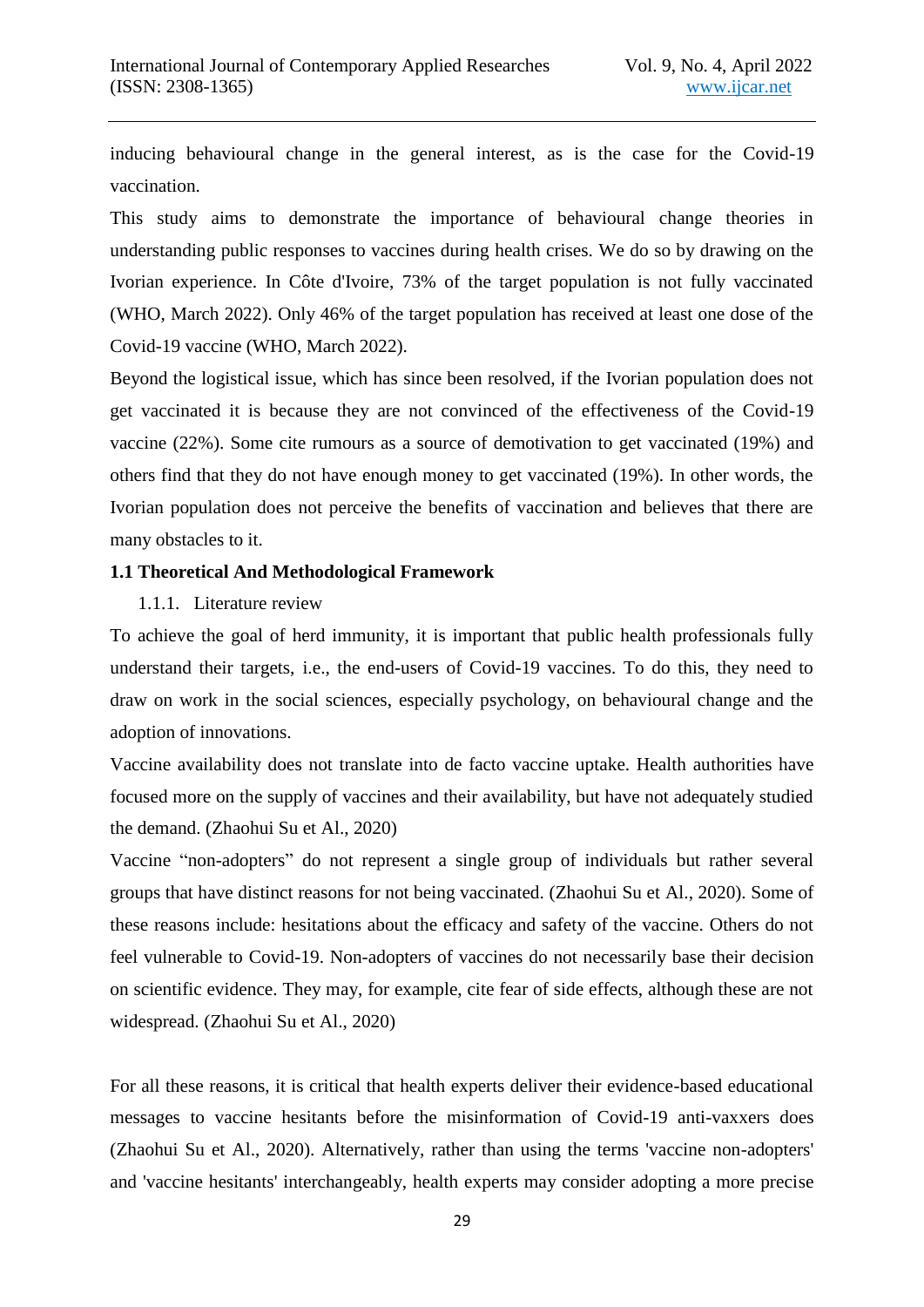classification of vaccine non-adopters, such as 'conspirators' (people who are too uninformed to adopt the vaccine), 'uninformed' (people who are insufficiently informed to adopt the vaccine), and 'vaccine hesitants' (people who are considering adopting the vaccine but lack the right conditions or context to do so). This classification would allow health communication professionals to target their messages and tailor their strategy to each of these groups (Zhaohui Su et Al., 2020).

There is a correlation between the level of willingness to be vaccinated against the Covid-19 coronavirus and fear of Covid-19 disease and the perceived severity of Covid-19 disease (Samouh et Al., 2021). Therefore, these communication topics should be important targets for potential interventional educational programmes to improve vaccination rates (Samouh et Al., 2021).

(Samouh et Al., 2021) and (Barello et Al., 2020) both conclude that there is no significant difference in the intention to vaccinate among students regardless of their field of study. Specifically, medical and health science students are no more or less likely to be willing to be vaccinated than students in other fields of study. Although preliminary, these studies of Moroccan (Samouh et Al., 2021) and Italian (Barello et Al., 2020) students suggest that attitudes towards vaccination are only marginally influenced by individuals' level of health knowledge, and probably more by other motivational and psychological factors.

One of these factors is risk perception (Bavel et Al., 2020). However, the results suggest that strong fear appeals only produce a large change in behaviour when people feel a sense of selfefficacy (Bavel et Al., 2020). Optimism bias is an equally important factor that determines the subject's perceived susceptibility to illness. This is the propensity of people to believe that bad things only happen to others (Bavel et Al., 2020).

Furthermore, the emotional aspect of the subjects' decision making should not be neglected. Emotion is one of the modifying factors in the process of behaviour change (Bavel et al., 2020).

In addition, the importance of social context in risk communication and community engagement, but especially in the public's response to behaviour change communication campaigns, should be taken into account. This includes social norms, social disparities, culture and political polarisation (Bavel et Al., 2020 and Kra and Konan, 2020).

In addition, the information received and the knowledge gained have a great impact on people's decision making. In the context of Covid-19, health professionals have to deal with conspiracy theories, fake news, rumours and disinformation campaigns that make it difficult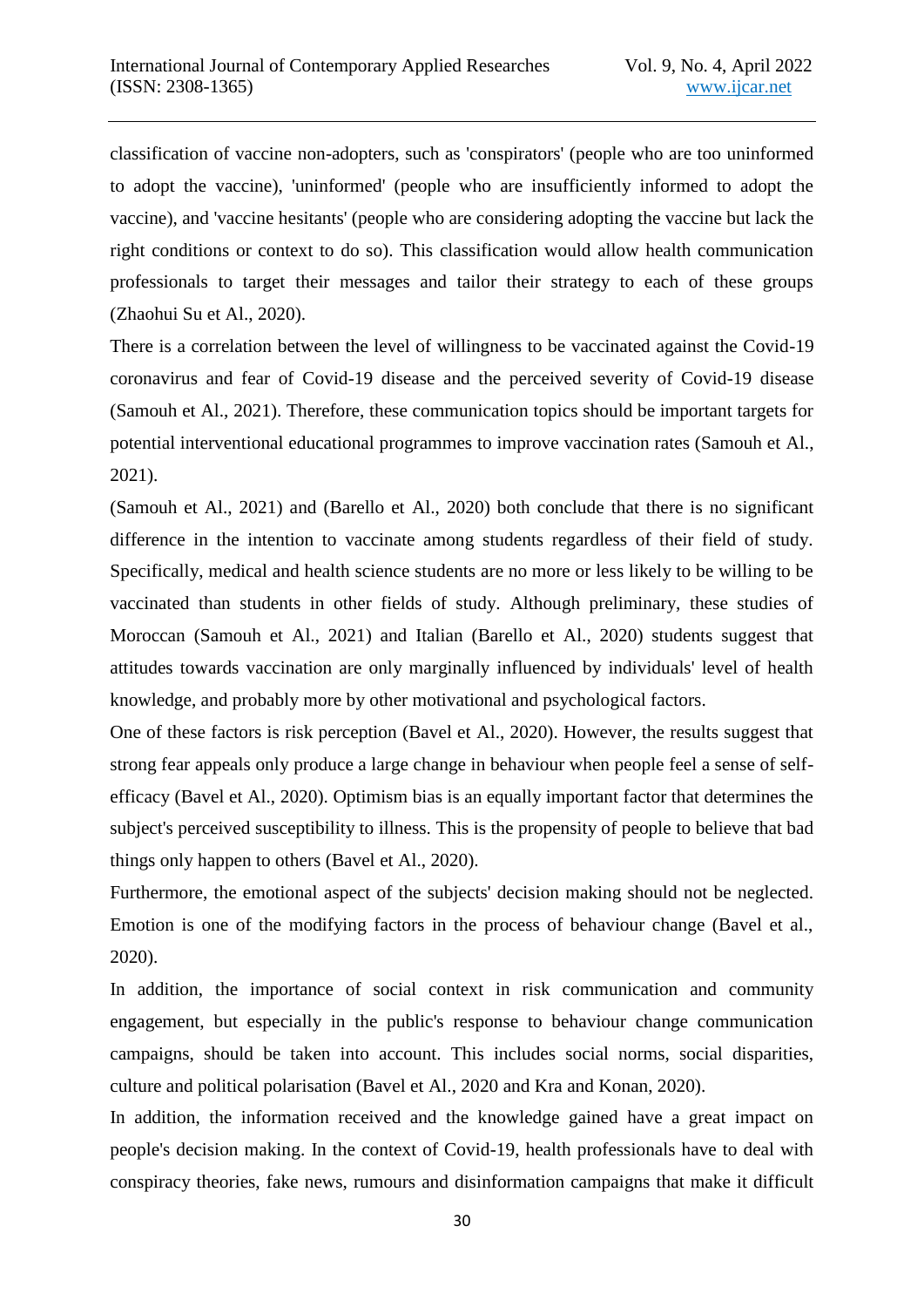to distinguish between scientific evidence and less reliable information (Bavel et Al., 2020 and Kra and Konan, 2020).

Researchers have often found a link between political beliefs and attitudes towards vaccines. (Kennedy J., 2019). Opponents of the ruling power are more likely to refuse the Covid-19 vaccine. (Patrick Peretti-Watel et Al., 2020).

In a similar approach to ours, some studies use Protection Motivation Theory (PMT) to explore willingness to be vaccinated against Covid-19 (Bhati et Al., 2020; Kowalski & Black, 2021).

The PMT aims to examine how individuals may adopt or reject protective actions against potential threats due to two underlying cognitive processes (Floyd et Al., 2000). In PMT, protective health behaviours, such as vaccination against Covid-19, will be adopted if the individual believes that a threat is serious with a high probability of occurrence, that the proposed actions are effective in reducing the threat, and that the perceived costs are acceptable (Ling et Al., 2019).

Other researchers use the Technology Acceptance Model (TAM) to analyse the factors influencing acceptance of the Covid-19 vaccine in Indonesia (Faturohman et Al., 2021). The study in Indonesia found that Covid-19 vaccine acceptance is influenced by vaccine efficacy as well as risk perception (Faturohman et Al., 2021). The TAM model suggests that high perceived usefulness significantly increases Covid-19 vaccine acceptance and high perceived ease of use significantly increases perceived usefulness in Indonesian subjects (Faturohman et Al., 2021).

Since perceived usefulness affects vaccine acceptance, the government should focus on vaccine usefulness when promoting the Covid-19 vaccine to Indonesian citizens. In addition, since perceived ease of use significantly affects user acceptance of the Covid-19 vaccine, the easier it is to obtain the vaccine in the community, the more likely it is that citizens will be willing to be vaccinated (Faturohman et Al., 2021).

In Côte d'Ivoire, the Government of Côte d'Ivoire's "incommunication" actions have greatly influenced the perception of Covid-19 risk among the Ivorian population. Confusion in the response to Covid-19 has also arisen from disagreement among health experts as to which treatment is effective in combating Coronavirus 2019. The most striking example is Hydroxychloroquine (Goa, 2020). The same is true of developed vaccines. Indeed, scandals surrounding certain vaccines, notably AstraZeneca, have contributed to reducing public confidence in these new vaccines against Covid-19.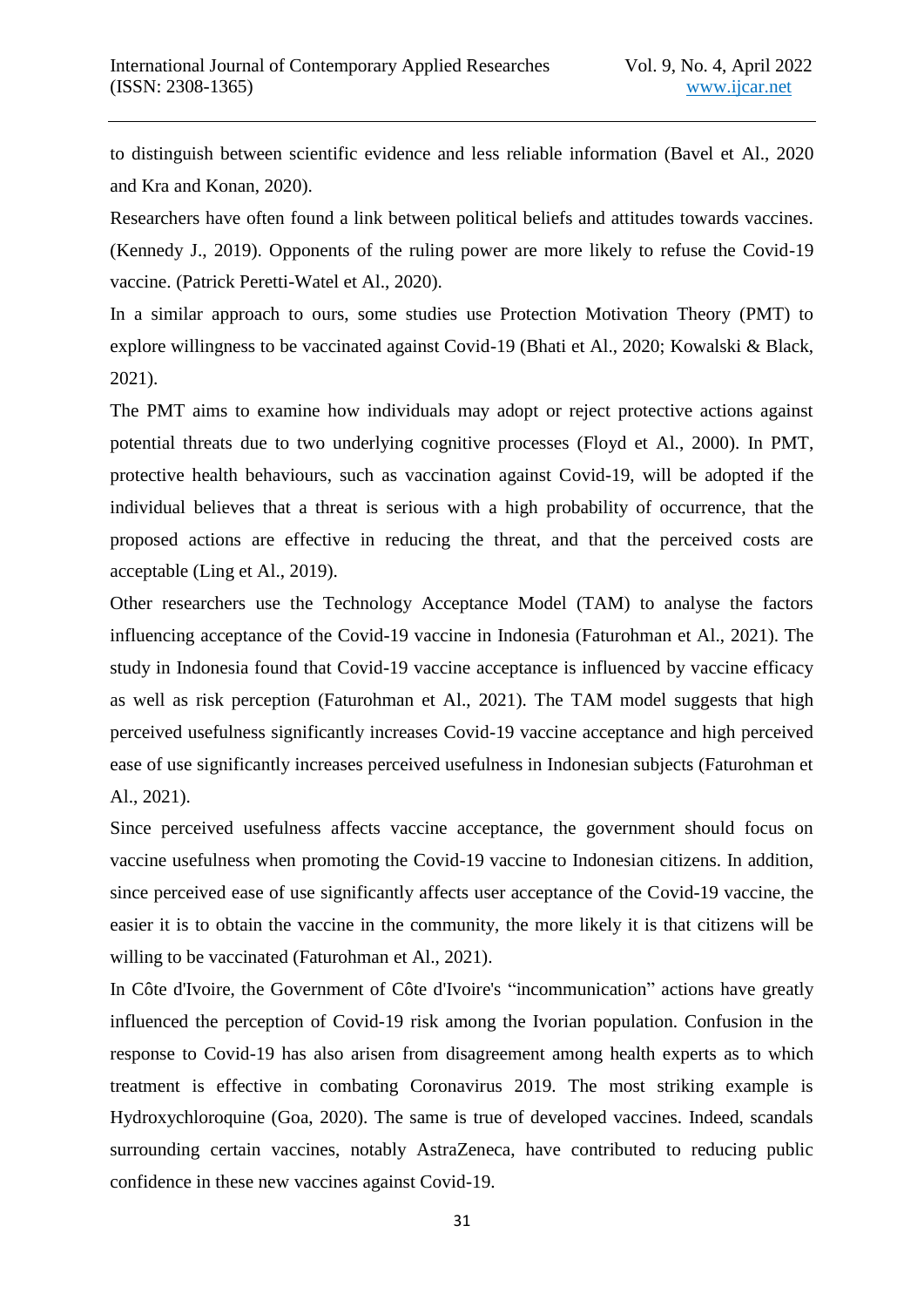In this paper, we base our analysis on existing psychological work on theories of behaviour change. We focus on theories of health behaviour change because of their relevance to the context of Covid-19 vaccination. For the purpose of this study, we rely on the Health Belief Model, developed in 1950 by Rosenstock, Hochbaum, Kegeles, and Leventhal.

This model has the advantage of including items common to most of the models of health behaviour change we have reviewed such as the Protection Motivation Theory (which appeared in 1975), the Technology Acceptance Model (which appeared in 1986) and the Diffusion of Innovations Theory (which appeared in 1962). Thus, although not mentioned by name in the scientific literature we reviewed, many of the items included in the Health Belief Model are referred to and provide some consistency in understanding the factors that impact on the process of health behaviour change in the individual.

#### 1.1.2. Theoretical references

One of the central functions of public communication is to promote responsible behaviour (Pasquier, 2012).During a health crisis such as Covid-19, the authorities in charge of its management promote new behaviours that are supposed to slow down the spread of the virus and reduce the negative effects of the crisis.

In the context of the Covid-19 pandemic, the government of Côte d'Ivoire, through the Ministry of Health, is using the principles and techniques of social marketing and behaviour change communication to influence the Ivorian population to accept, reject, modify and voluntarily abandon certain behaviours in the general interest. Public communication and crisis communication thus use persuasion to encourage behaviour change.

In recent decades, researchers have been interested in developing programmes to change individual and collective behaviour. This has led to the development of theories and modelsincluding the Health Belief Model. The Health Belief Model (HBM) is a model of psychology used to explain and predict health-related behaviours, particularly the use of health services. It was developed in the 1950s by Rosenstock, Hochbaum, Kegeles, and Leventhal.

According to this model, individuals' beliefs about health problems, perceived benefits and barriers, and self-efficacy explain whether or not they adopt a health behaviour. Furthermore, a cue to action must trigger the new behaviour. (Glanz et Al., 2008). The individual evaluates the following elements related to the health problem before being ready to act:

1. Perceived Severity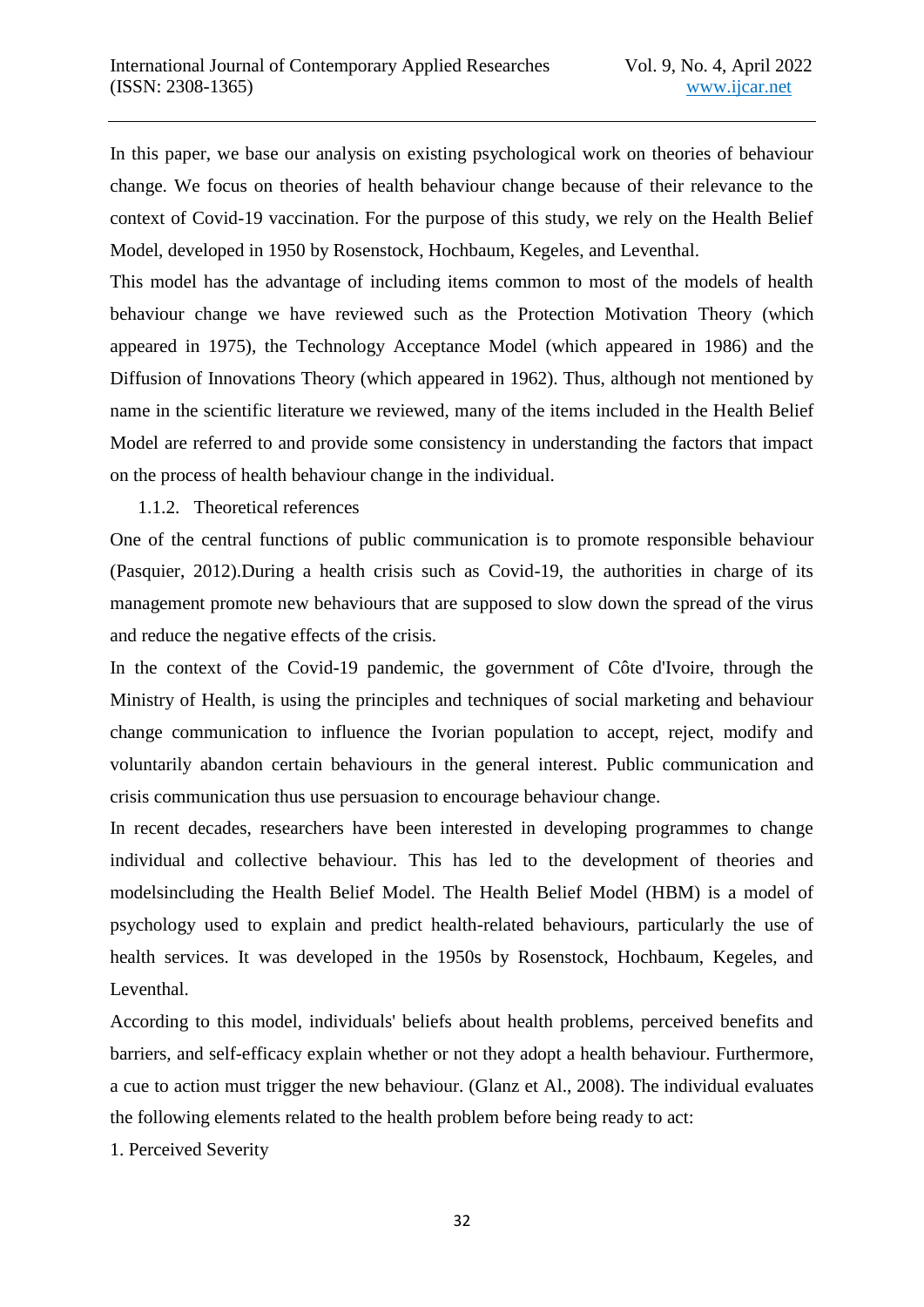Perceived severity refers to the subjective assessment of the severity of the health problem and its potential consequences.

2. Perceived susceptibility

Perceived susceptibility refers to the subjective assessment of the risk of developing the health problem or disease in question.

3. Perceived benefits

They refer to an individual's assessment of the benefits of health promotion behaviour and whether these are worthwhile.

4. Perceived barriers

Perceived barriers refer to barriers that may deter or prevent the new behaviour from being adopted.

5. Cues to action

A stimulus or trigger is needed to initiate engagement in health-related behaviours.

6. Self-efficacy

Self-efficacy was added to the components of the Health Belief Model in 1988 by Rosenstock (Glanz et Al., 2008). Self-efficacy refers to an individual's perception of his or her personal competence to successfully perform a behaviour.

The individual asks himself whether he is capable of behaving in a new way, as described and recommended by the health authorities. In the context of the Covid-19 vaccination, he wonders whether he is able to go to avaccination centre and receive the two doses as recommended by the health authorities in Côte d'Ivoire.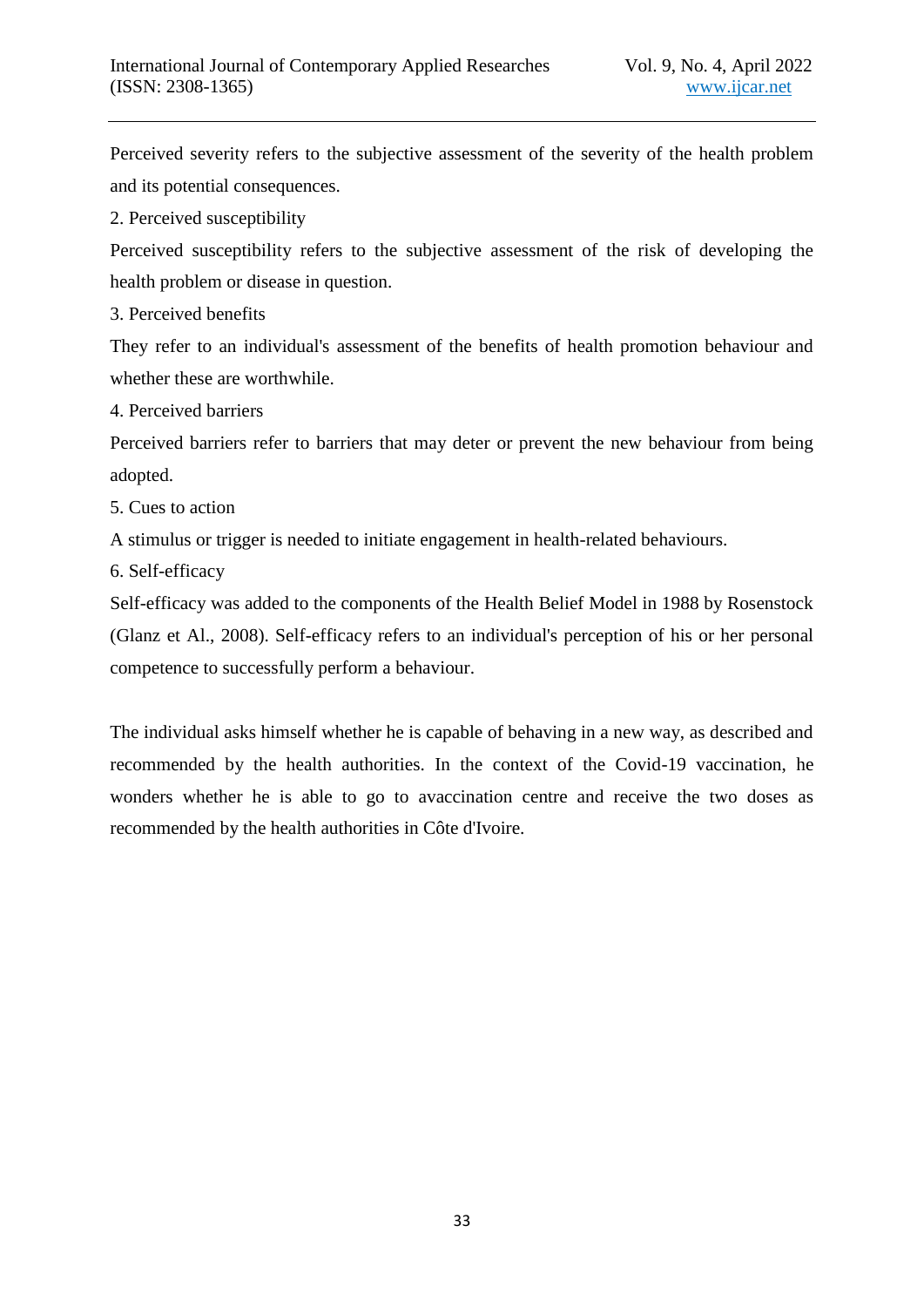However, it should be noted that there are modifying factors. These are factors that modify the degree to which an individual perceives each of the above elements. Its appreciation is influenced by; socio-demographic factors; socio-economic factors and knowledge, among others.



## *1.2.Methodological framework*

We base our qualitative analysis on the study of the Health Belief Model (HBM). This model enabled us to analyse the communication aspects on which the Ministry of Health, Public Hygiene and Universal Health Coverage of Côte d'Ivoire (MSHPCMU) should focus in its efforts to encourage the population of Côte d'Ivoire to be vaccinated. It served as a theoretical reference base for analysing the reasons why each Ivorian might adopt or, on the contrary, refuse the vaccine against Covid-19.

Second, our quantitative analysis is based on the results of a survey conducted by U-Report Côte d'Ivoire, the social platform developed by UNICEF in partnership with the Ivorian government, on which young Ivorians express themselves on major current issues through short surveys. The statistical data provides us with the attitudes and beliefs of Ivorians towards the Covid-19 vaccine.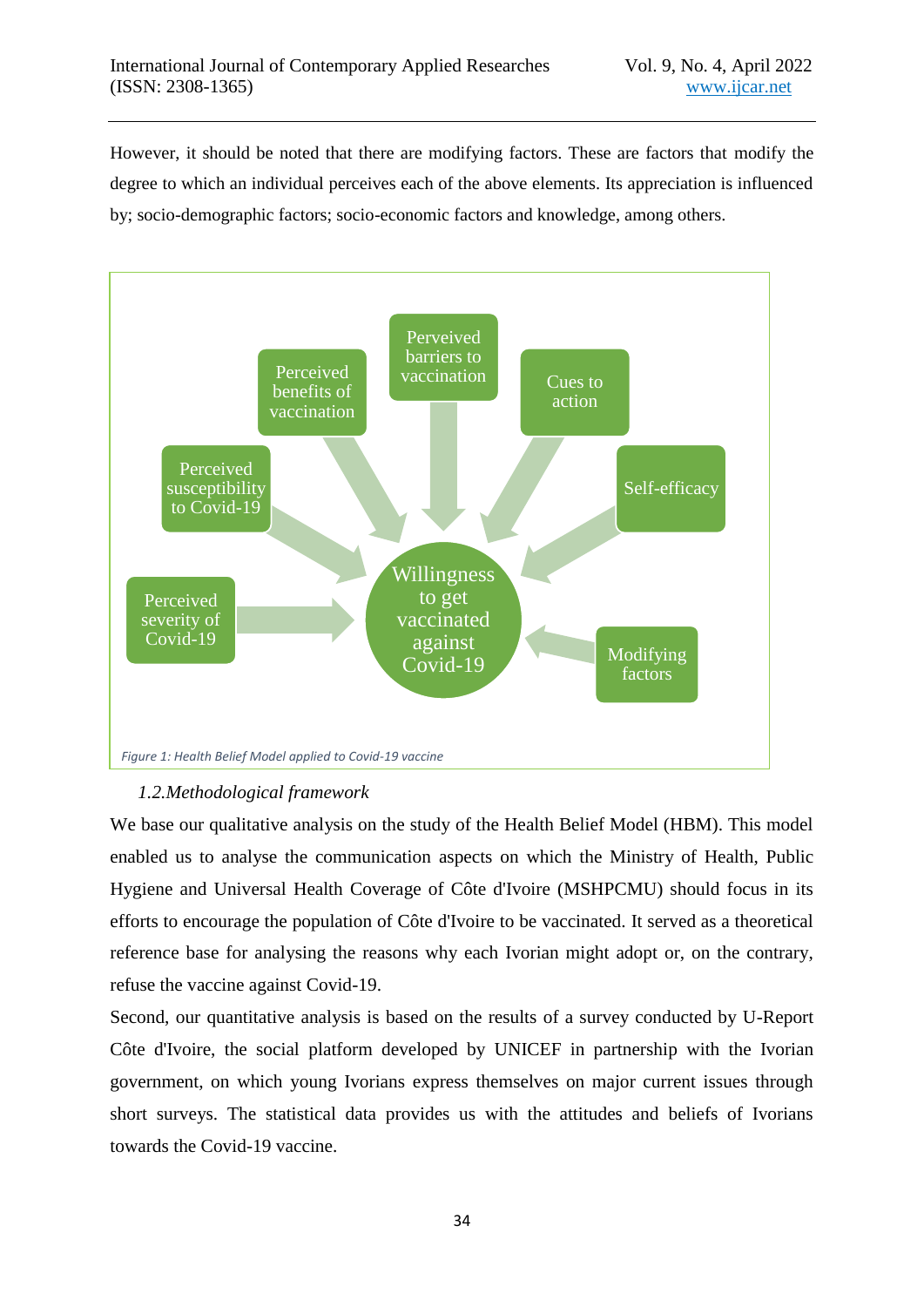This survey, dated 17 September 2021, involved 23,078 respondents with a response rate of 92%. The sample was 66% male and 34% female.



*Figure 2: U-Report Sample for September 2021 survey on Covid-19 Vaccination in Côte d'Ivoire*

Source: U-report survey 21 September 2021 - https://cotedivoire.ureport.in/opinion/5319/ The main region of the survey is Abidjan, the epicentre of the Covid-19 epidemic in Côte d'Ivoire since 11 March 2020. 49% of respondents were aged between 15 and 24 years. 26% were aged between 25 and 34 years. This is therefore a sample with a high proportion of young people. 75% of the sample is under 35 years old. These figures align perfectly with the demographic structure of Côte d'Ivoire where 77.3% of the total population, or slightly more than 3 out of 4 people are under 35 years old. (Official Census RGPH, 2014). Only 25% of the sample considered is over 35 years old.

#### **2. Presentation of results**

There have been four epidemic waves in Côte d'Ivoire between March 2020 and April 2022. As of 22 April 2022, the country had 81,870 confirmed cases, of which 81,047 had been cured, 799 had died and 15 were active. (MSHPCMU, 2022). The cure rate is very high in the country(about 98%) with a low death rate estimated at 1% of patients. However, the pandemic has had major social, educational and economic consequences.

Thus, in order to guard against a 5th wave and to protect the entire Ivorian population against Covid-19, the State of Côte d'Ivoire, through the Ministry of Health, is promoting the application of certain preventative measures (the wearing of masks in enclosed spaces and large gatherings), the early management of confirmed cases, but above all vaccination.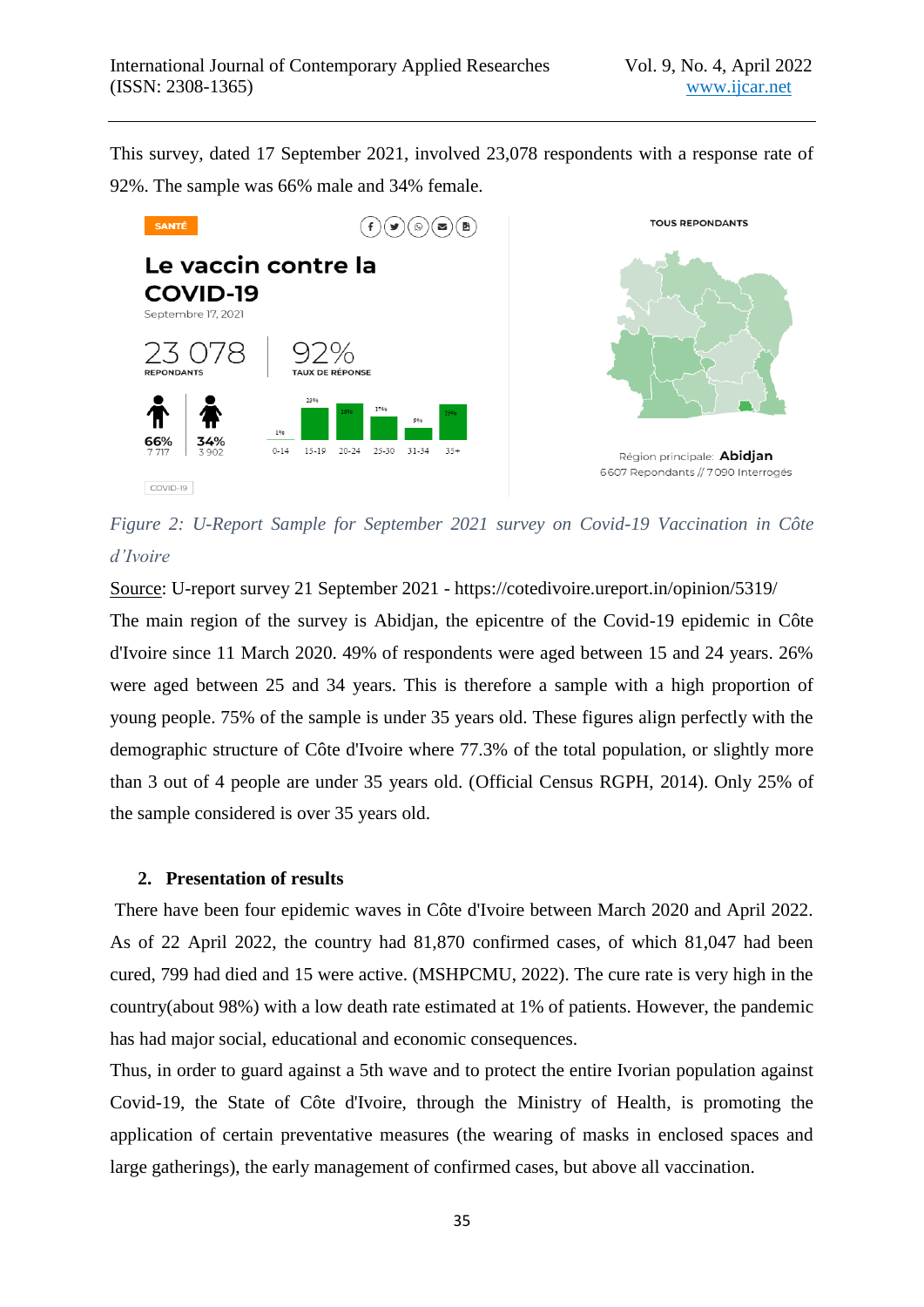Since the first deliveries, Côte d'Ivoire has received more than 21 million doses of Covid-19 vaccine, of which 12,724,020 (60.5%) came from the COVAX initiative, 36% from the African Vaccine Fund, and 1.5% from bilateral agreements and donations (WHO, March 2022). A total of 10,203,744 million doses were administered and 27% of the target population, 18 years and older, was fully immunised. (WHO, March 2022)



#### *Figure 3: People vaccinated against Covid-19 in the sample*

Source: U-report survey 21 September 2021 - https://cotedivoire.ureport.in/opinion/5319/ Of the 23,078 respondents to U-report's survey of Ivorians on vaccination against Covid-19, 67% had not been vaccinated. There are several reasons why some Ivorians get vaccinated and others do not.



## *Figure 4: Reasons why Ivorians do not vaccinate*

Source: U-report survey 21 September 2021 - https://cotedivoire.ureport.in/opinion/5319/ Of the 6,746 respondents, 47% said they had been vaccinated to protect themselves against Covid-19. 25% said they were vaccinated to protect their community. 12% were vaccinated because they were not influenced by rumours. Other reasons given were travel (7%), the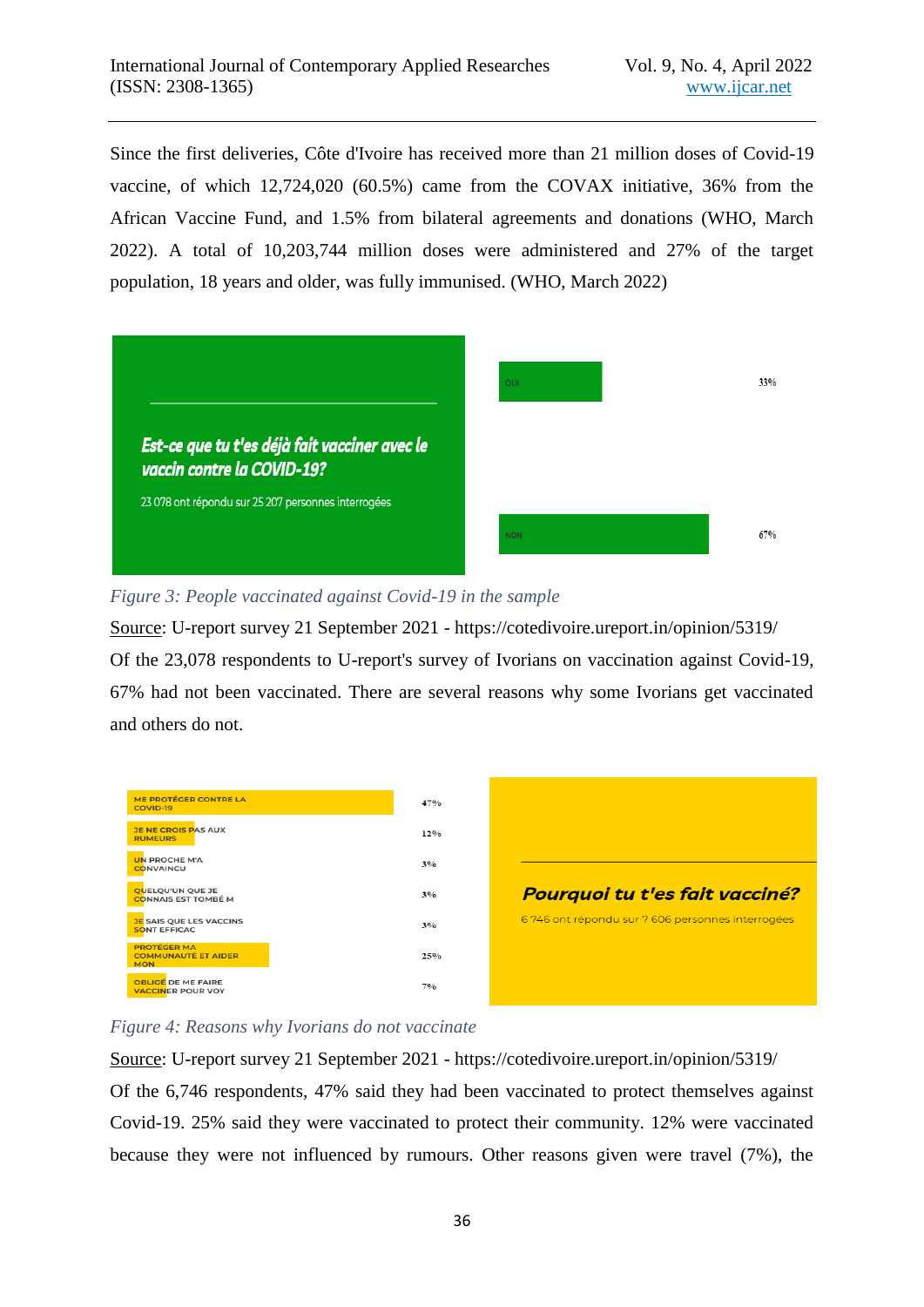effectiveness of the vaccines (3%), a relative falling ill (3%) and being convinced by people around them (3%).

It can be seen that 72% of the respondents were vaccinated for protection purposes. For them, it was either to protect themselves or to protect their community.



#### *Figure 5: Reasons why Ivorians do not vaccinate*

Source: U-report survey 21 September 2021 - https://cotedivoire.ureport.in/opinion/5319/ When the 13,804 respondents were asked why they had not been vaccinated, 22% said they did not believe in the effectiveness of the vaccine. 19% mentioned rumours that were circulating. 19% mention a lack of money to go to vaccination centres. 11% said they did not even know about vaccination centres. For 7% of respondents, vaccination sites are too far away. As for the rest, they say that they do not want to be contaminated in the centres (6%) or that they are not afraid of being contaminated because they have already had Covid-19 (5%).



*Figure 6: Source of the Covid-19 vaccine rumours*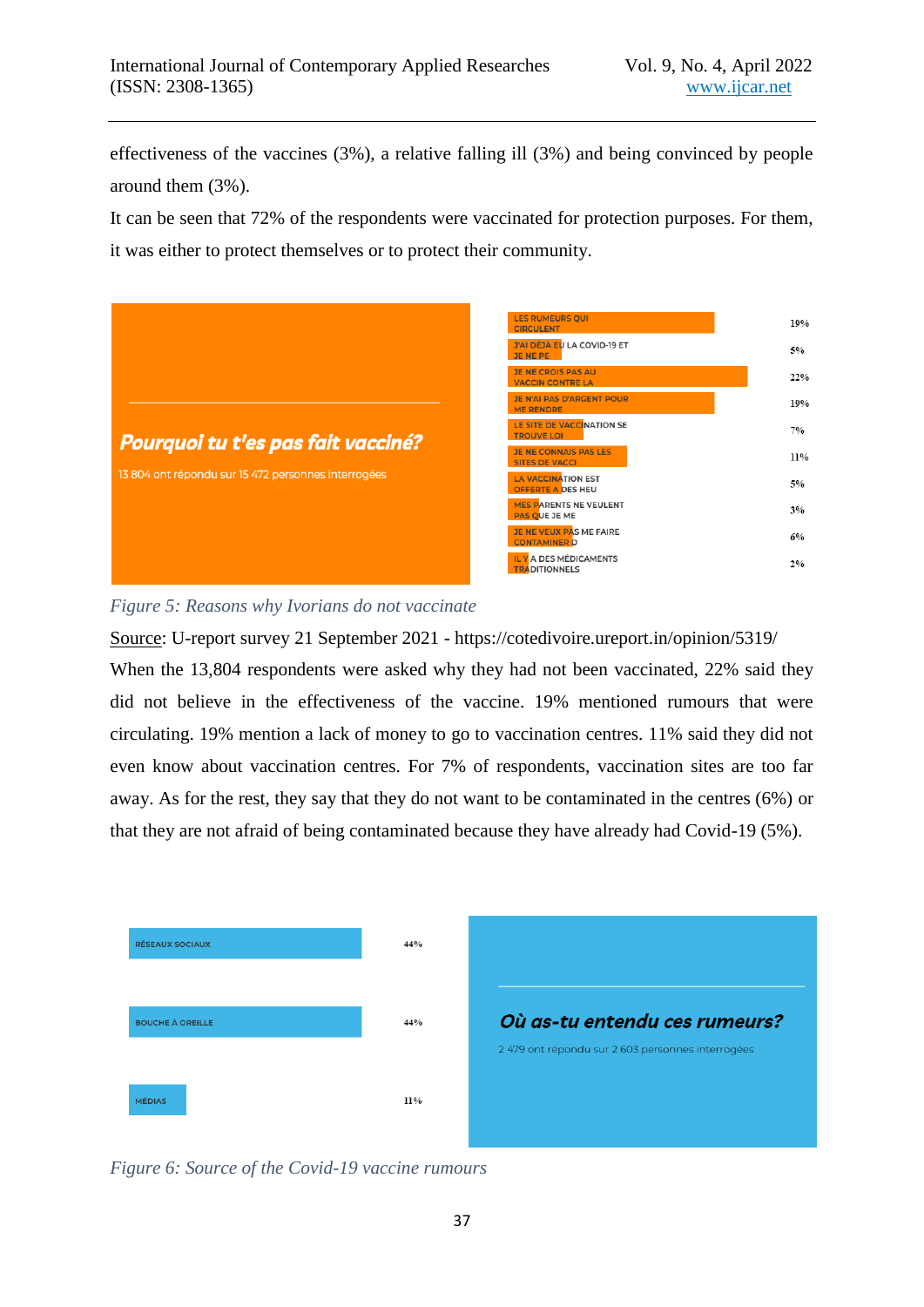Source: U-report survey 21 September 2021 - https://cotedivoire.ureport.in/opinion/5319/ Exposure to misinformation was also associated with doubts about the effectiveness of Covid-19 vaccines, suggesting that it may influence the approval and adoption process (Loomba et Al., 2021). 44% of respondents have heard rumours on digital social networks. Another 44% have heard rumours through word of mouth. Very few (11%) rumours come from traditional media (Press, TV, Radio).



*Figure 7: Social Media sources of the rumours about the vaccine against Covid-19* 

Source: U-report survey 21 September 2021 - https://cotedivoire.ureport.in/opinion/5319/ Facebook is the main source of rumours about the Covid-19 vaccine. 78% of respondents say that the rumours they heard came from the social network Facebook. 12% of our respondents claim to hear many rumours on WhatsApp. This is due to the fact that Facebook and WhatsApp are the most used social networks in Côte d'Ivoire. Indeed, Facebook has more than 5 million users, WhatsApp 5.1 million and Instagram about 1 million users on Ivorian soil (Abidjan.net, 2021).



*Figure 8: Rumours about the Covid-19 Vaccine*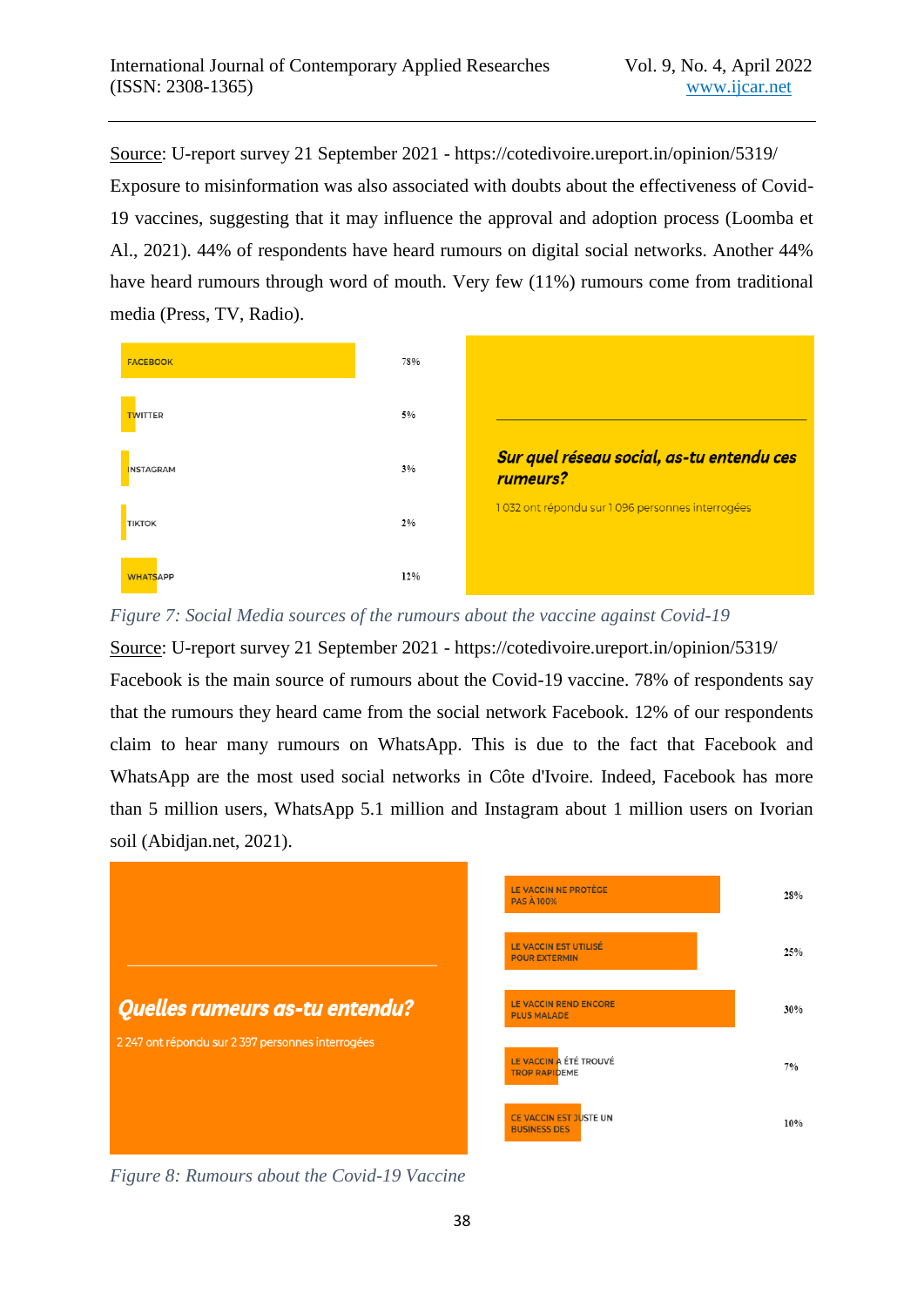Source: U-report survey 21 September 2021 - https://cotedivoire.ureport.in/opinion/5319/ The main rumours heard by Ivorian respondents are the following:

- 30% of respondents have heard that the vaccine "makes you sicker".
- 28% heard that the vaccine "does not provide 100% protection against Covid-19"
- 25% have heard that the vaccine is being used to "wipe them out"
- 10% heard that vaccines are "just a business" for the pharmaceutical industry
- 7% heard that the vaccine was found "too quickly"

Such rumours make people fear the vaccine and question its usefulness and effectiveness.They are likely to dissuade any Ivorian from going to a vaccination centre against Covid-19.

The feedback from the Ivorian population and the understanding of the HBM items allow us to foresee perspectives for improving the results of the vaccination campaign against Covid-19 initiated in Côte d'Ivoire by the Ministry of Health, Public Hygiene and Universal Health Coverage (MSHPCMU).

# **3. Prospects for the Covid-19 vaccination campaign in Côte d'Ivoire based on theHealth Belief Model**

The focus of the Ivorian Ministry of Health's Covid-19 vaccination awareness campaign should be based on the HBM items and feedback from the target populations.

Firstly, 72% of respondents were vaccinated for protection. For them, it was either to protect themselves (47%) or to protect their community (25%). The protection offered by the Covid-19 vaccine may constitute a relevant communication axis for the Ministry of Health's awareness campaign. Indeed, this is one of the advantages of the vaccine: it protects. The effectiveness of the vaccine should therefore be emphasised on the basis of scientific evidence in the awareness and community engagement campaigns.

Secondly, it is important to know the perceived barriers so that their removal can be integrated into the health crisis management strategy. For example, some respondents said they did not know where the vaccination sites were located (11%), others said they were far from their homes (7%) and finally, some said they did not have the means to go there (19%). Thus, as part of the crisis management and communication strategy, the Ivorian government should initially bring the vaccination sites closer to the population. Efforts in this direction are already underway with the multiplication of vaccination sites (68 in Abidjan as of 11/09/2021-Gouv.ci, 2021) and the existence of mobile vaccination units. These actions make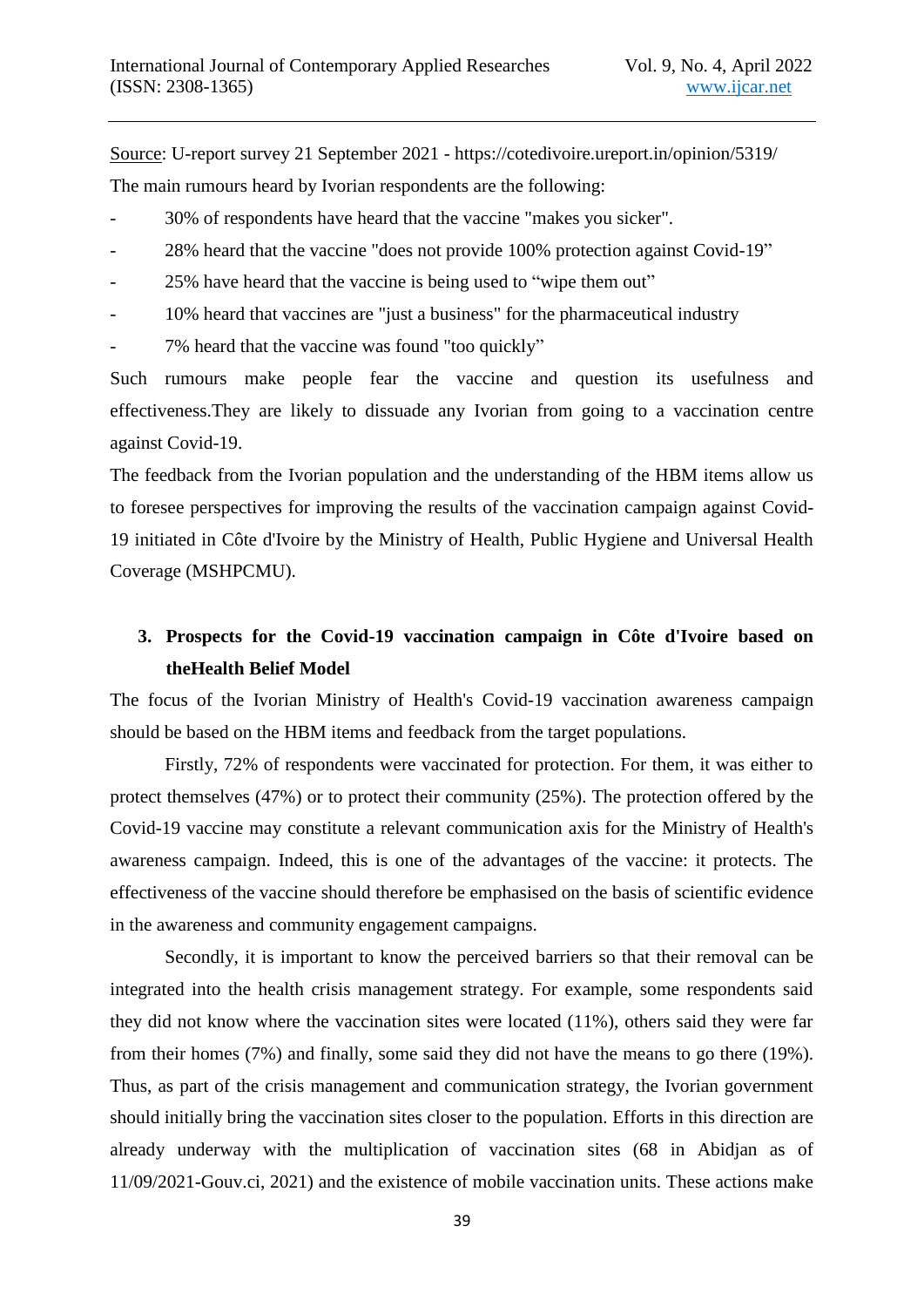it possible to remove the barrier of perceived distance and the financial means required to get there. In the communication sphere, messages inviting people to be vaccinated must insist on the availability of the vaccine and that it is free throughout the country. The communication campaigns should also insist on the simplicity and speed of the vaccination process so that all Ivorians feel able to be vaccinated successfully (self-efficacy). The easier it is to obtain the vaccine in the community, the more likely it is that citizens will be willing to be vaccinated (Faturohman et Al., 2021)

To boost its communication campaign around vaccination against Covid-19, the Ivorian Ministry of Health is already trying to send several "cues to action" to the Ivorian population, in particular by presenting numerous personalities, especially politicians, such as Prime Minister Patrick Achi, in the process of being vaccinated (on March  $1<sup>st</sup>$ , 2021). The aim is to encourage people to follow in the footsteps of the many personalities who agree to be vaccinated.

Then, it seems important to insist on the severity of the Covid-19 disease because it is not perceived as severe enough by Ivorians to require a vaccine. Indeed, the relatively lowmortality rate in Côte d'Ivoire (1% in 2022 – WHO, March 22) due to Covid-19 reduces the perception of the severity of this disease among the Ivorian public. There is a correlation between the level of acceptance of vaccination against the Covid-19 coronavirus and the fear of Covid-19 disease and the perceived severity of Covid-19 disease (Samouh et Al., 2021).

Furthermore, the vulnerability of all Ivorians to Covid-19 should be emphasised. If some Ivorians do not feel obliged to be vaccinated, it is also because they do not think they will get sick. Indeed, the optimism bias is an important factor that determines the perception of an individual's susceptibility to disease. It is the propensity of people to believe that bad things only happen to others and to believe that they are naturally safe (Bavel et Al., 2020).

Moreover, exposure to misinformation has also been associated with doubts about the efficacy of Covid-19 vaccines, suggesting that it may influence the adoption process (Loomba et Al., 2021). Rumours and misinformation are modifying factors that alter risk perception among subjects. 19% do not want to be vaccinated because of rumours. These rumours circulate in particular on social networks and mainly on Facebook. The Ministry of Health would therefore benefit from continuing its media monitoring, in particular on social media, mainly Facebook, in order to counter rumours and disinformation campaigns about the Covid-19 vaccine.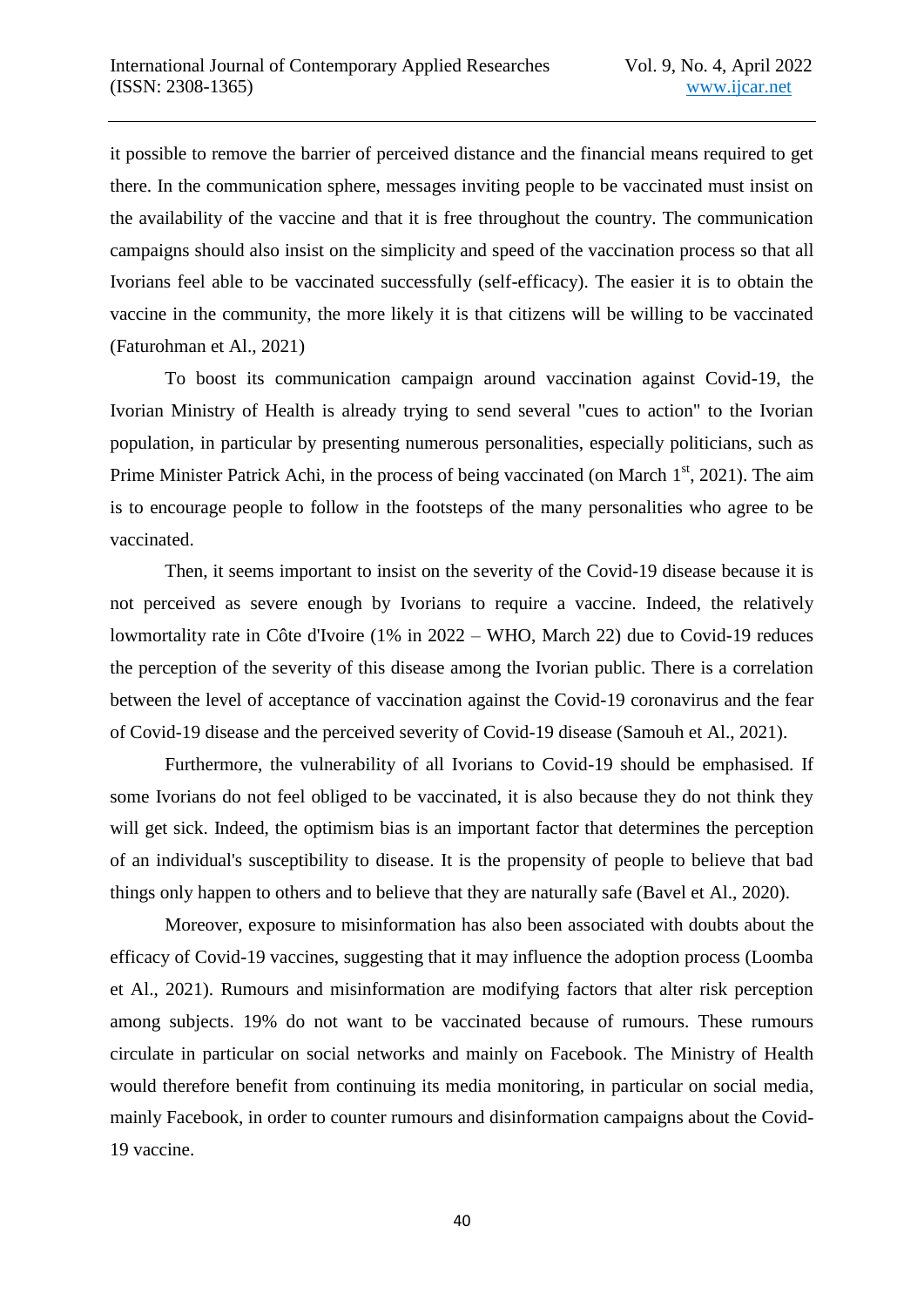Finally, the Health Belief Model emphasises the importance of dialogue in any form (survey, focus group, interviews, meetings, etc.) with the population to be served in order to learn about their beliefs and attitudes towards the health behaviour to be promoted, in this case, it is the adoption of thevaccine against Covid-19.

#### **4. Discussion**

Our research shows that perceived severity is the most important factor influencing the decision to get vaccinated. This is evidenced by the fact that for 72% of the 6746 U-report respondents, the decision to vaccinate was motivated by a desire to 'protect themselves from Covid-19' (47%) or 'protect their community from Covid-19' (25%) on the other hand.

The results of our study are in line with the findings of other surveys conducted in other parts of the world using other theories and models of behaviour change. These include TAM (Faturohman et al., 2021), and PMT (Bhati et al., 2020; Kowalski & Black, 2021). In thePMT, protective health behaviours, such as vaccination against Covid-19, will be adopted if the individual believes that a threat is serious (perceived severity) with a high probability of occurrence (perceived susceptibility), that the proposed actions are effective in reducing the threat (perceived benefits and self-efficacy), and that the perceived costs are acceptable (perceived barriers) (Ling et Al., 2019).

However, one of the obstacles to vaccination is the emergence of variants, the need for multiple doses and the fact that one can contract the virus despite the vaccine. These data drastically reduce the perceived benefits of the Covid-19 vaccine. The Covid-19 vaccine is contradicted by the results of its efficacy, which are a counter-advertisement to the vaccine. This somewhat discredits the Ministry of Health communicators. Unfortunately, at this level, the solution can only come from clinicians. Indeed, it is only when the vaccine presents irrefutable efficacy and universally perceived benefits that the rhetoric of the health authorities will no longer be open to challenge.

Crisis management and communication strategies can only be successful if the evidence of science and medicine follows. Such strategies do not guarantee that all Ivorians will be vaccinated once they perceive the severity of the disease, that barriers to vaccination will be removed and that the benefits of vaccination will be evident. However, these strategies do helpto deconstruct the anti-vaccine argument and reinforce the Ministry of Health's rhetoric in favour of vaccination against Covid-19.

Furthermore, it should be noted that there are other factors that can influence the perception of the disease and therefore the need for the vaccine. These include the management of health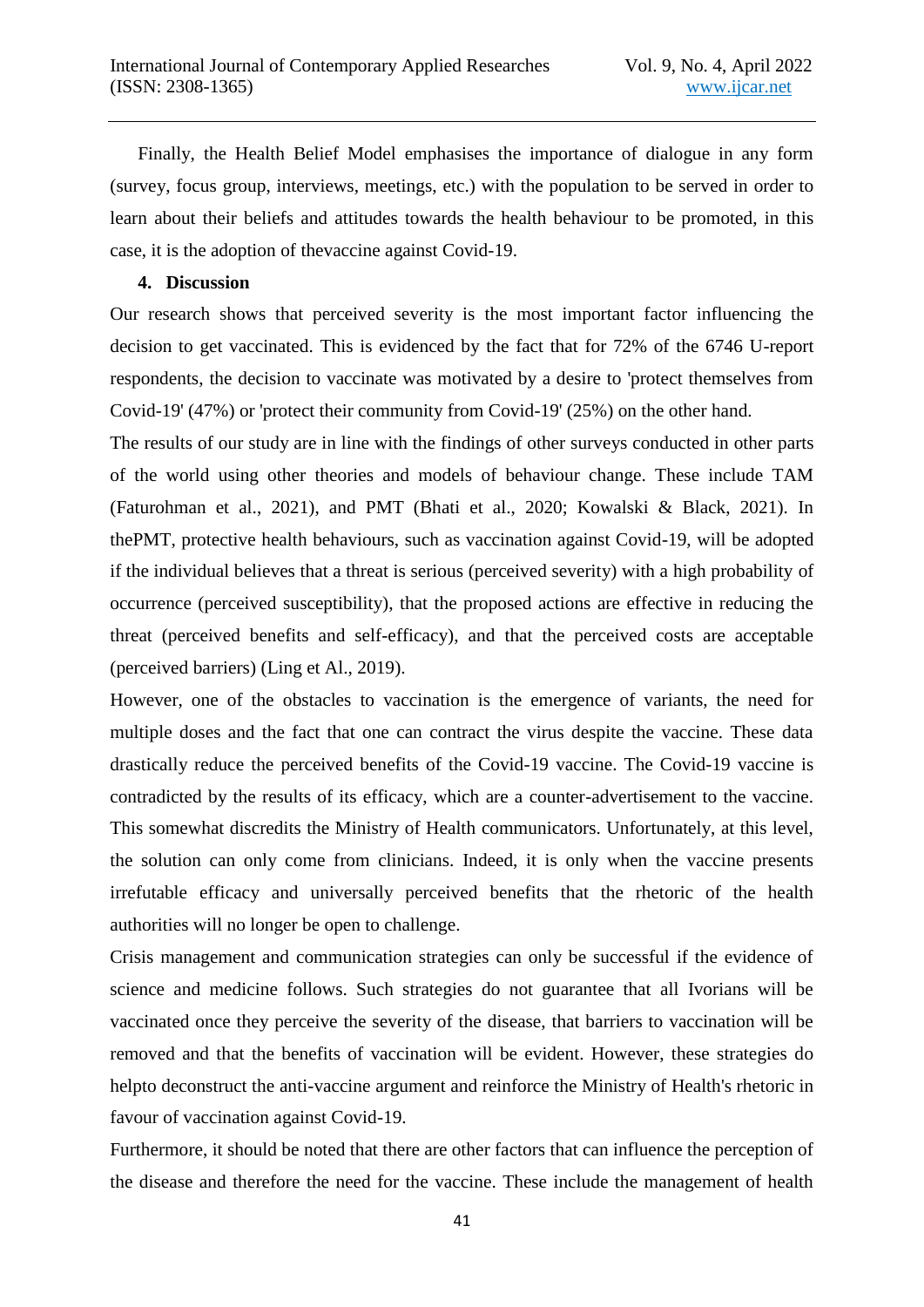crisis communication by the Ministry of Health of Côte d'Ivoire, which was insufficient, especially in the early stages (GOA, 2020), the various rumours circulating, particularly on social media, and finally the political and social contexts in certain regions of Côte d'Ivoire (Kra and Konan, 2020).

Finally, it should be noted that the modifying factors described in the HBM are diverse and varied and cannot be listed exhaustively. These include political affiliation (Kra and Konan 2020), religion (Faturohman et Al., 2021), and knowledge about the vaccine (Bavel et Al., 2020).

Future studies could focus on assessing the degree of influence of each factor in the HBM on individuals' vaccination decisions. While it is important to act on all of these factors, itwould be relevant to see which one(s) have the greatest effect on the individual's final decision to vaccinate or not.

It might also be interesting to assess the relevance of the diffusion of innovation theory (Rogers, 1962) insofar as the new Covid-19 vaccine can be considered an innovation in the medical field. This theory describes the factors that lead an individual to adopt an innovation.

Although this study contributes to filling a gap in existing knowledge in the literature and offers some implications for public health professionals, there are limitations. Firstly, although the sample size is relatively large, it is very location-specific, namely Côte d'Ivoire and specifically the city of Abidjan. These results cannot be generalised to the rest of the country, let alone to other countries around the world. Similar studies in this vein would be welcome in order to observe the factors influencing the adoption of the vaccine in other parts of the world in order to identify the lines of communication to be exploited by the health authorities in their various awareness campaigns.

## **5. Conclusion**

Vaccine hesitancy is described as one of the greatest threats to global health. The Health Belief Model (HBM) study allows us to analyse public reaction to Covid-19 vaccination campaigns. Above all, it allows the Ministry of Health of Côte d'Ivoire to formulate messages taking into account the expectations of Ivorians before adopting this new vaccine against Covid-19.

Our study is one of the first to use the HBM to investigate the factors influencing the uptake of the Covid-19 vaccine in Côte d'Ivoire. The HBM allows us to explain at least in part why individuals would accept or refuse to be vaccinated against Covid-19. These factors are perceived severity, perceived susceptibility, perceived benefits, perceived barriers, self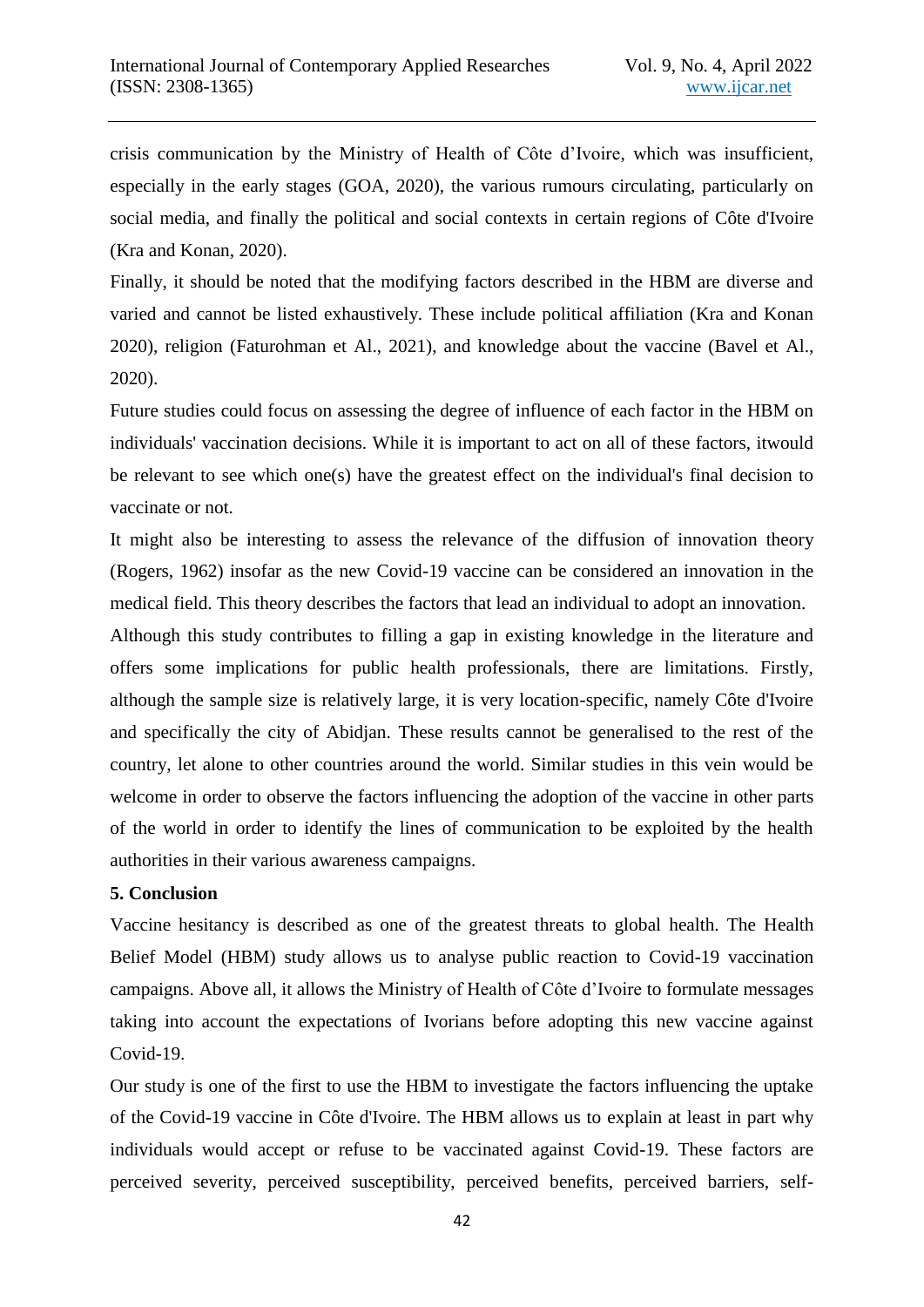efficacy, cues to action and modifying factors. The modifying factors are diverse and varied and cannot be listed exhaustively.

The survey of 23,078 Ivorians conducted by U-Report - UNICEF Côte d'Ivoire shows that 72% of respondents were vaccinated for protection purposes. For them, it was either to protect themselves (47%) or to protect their community (25%). The protection offered by the Covid-19 vaccine may be a relevant communication axis for the MSHPCMU awareness campaign. Also, the messages inviting the population to be vaccinated must insist on the availability and free availability of the vaccine throughout the country in order to remove the main barriers to vaccination. The communication campaigns must also insist on the simplicity and speed of the vaccination process so that all Ivorians feel able to be vaccinated successfully.

Many of the realities described here can also be applied to future pandemics and public health crises. This article is intended as a guide for health authorities in Côte d'Ivoire and elsewhere in the design and implementation of communication campaigns for vaccine uptake.

Although this study contributes to filling a gap in existing knowledge in the literature and offers some implications for public health professionals, there are limitations. First, although the sample size is relatively large, it is very specific to one location, namely Côte d'Ivoire. These results cannot be generalised to the African continent, let alone the rest of the world. Second, our study is based on a single theory of behaviour change. Other models and theories could be explored for the adoption of the 2019 Coronavirus vaccine, such as the diffusion of innovation theory (Rogers, 1962). Finally, our study does not measure the degree of influence of each factor on the individual's final decision to be vaccinated. Future research in this area would be useful to address the various limitations of our research.

## **Acknowledgements**

We thank U-report Côte d'Ivoire for collecting this data and making it available to the general public.

#### **References**

- Ajzen, I. et Fishbein, M. (1980). Understanding attitudes and predicting social behavior. Englewood Cliffs, NJ: Prentice-Hall Inc.
- Barello, S., Nania, T., Dellafiore, F. et al. (2020). Vaccine hesitancy among university students in Italy during the COVID-19 pandemic. Eur J Epidemiol 35, 781–783. <https://doi.org/10.1007/s10654-020-00670-z>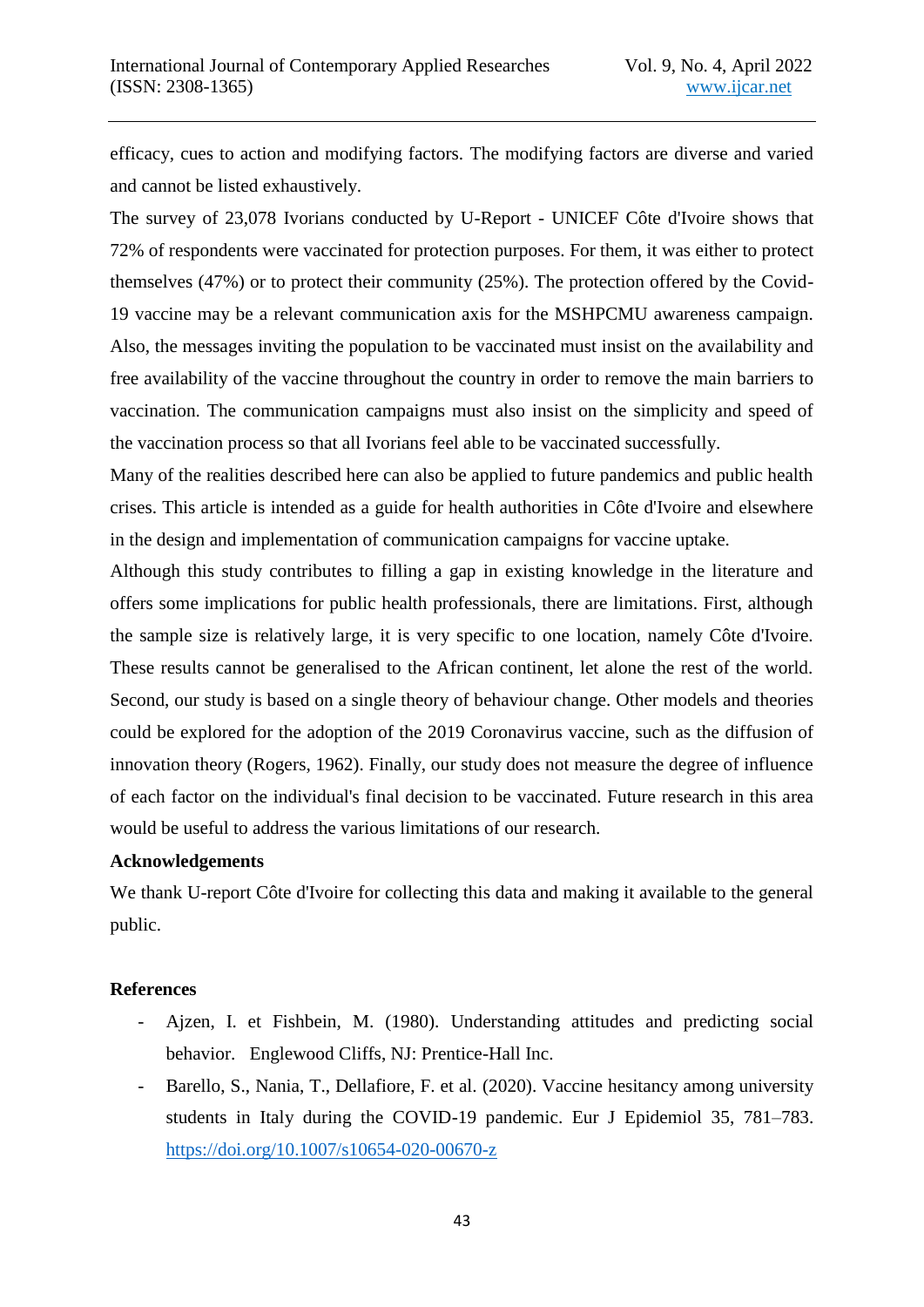- Bavel, J.J.V., Baicker, K., Boggio, P.S. et Al. (2020). Using social and behavioural science to support COVID-19 pandemic response. Nat Hum Behav 4, 460–471 <https://doi.org/10.1038/s41562-020-0884-z>
- Bhati, A. S., Mohammadi, Z., Agarwal, M., Kamble, Z., & Donough-Tan, G. (2020). Motivating or manipulating: The influence of health-protective behaviour and media engagement on post-COVID-19 travel. Current Issues in Tourism,1– 7[,https://doi.org/10.1080/13683500.2020.1829567](https://doi.org/10.1080/13683500.2020.1829567)
- Faturohman T, Kengsiswoyo GAN, Harapan H, Zailani S, Rahadi RA, Arief NN. (2021). Factors influencing COVID-19 vaccine acceptance in Indonesia: an adoption of Technology Acceptance Model. F1000Res. 2021;10:476. Published 2021 Aug 26. doi:10.12688/f1000research.53506.2
- Floyd, D. L., Prentice-Dunn, S., & Rogers, R. W. (2000). A meta-analysis of research on protection motivation theory. Journal of Applied Social Psychology, 30(2), 407– 429[.https://doi.org/10.1111/j.1559-1816.2000.tb02323.x](https://doi.org/10.1111/j.1559-1816.2000.tb02323.x)
- Goa Kacou, (2020). Communication and incommunication in the 2019 Coronavirus (COVID-19) crisis in Côte d'Ivoire, IJCAR, International Journal of Contemporary Applied Researches, Vol. 7, Issue 4, http://ijcar./previous-issues/vol-7-no-4-april-2020/ , ISSN: 2308-1365, Bandar University Technology Legenda – Negeri Sembilan, Malaysia, pp.17-38, Avril 2020
- Godin, G. et Kok, G. (1996). The theory of planned behavior: A review of its applications to health-related behaviors. American Journal of Health Promotion, 11(2), 87-98
- Graffigna G, Palamenghi L, Boccia S, Barello S. (2020). Relationship between citizens´ health engagement and intention to take the COVID-19 vaccine in Italy: A mediation analysis. Vaccines (Basel) 2020 Oct 1;8(4):576.
- Harrison EA, Wu JW. (2020). Vaccine confidence in the time of COVID19. Eur J Epidemiol. Apr;35(4):325–330.
- Karen Glanz, Barbara K. Rimer, K. Viswanath, (2008). Health Behavior and Health Education Theory, Research, And Practice, 4th edition, Jossey-Bass
- Kennedy J. (2019). Populist politics and vaccine hesitancy in Western Europe: an analysis of national-level data. Eur J Public Health; 29: 512–16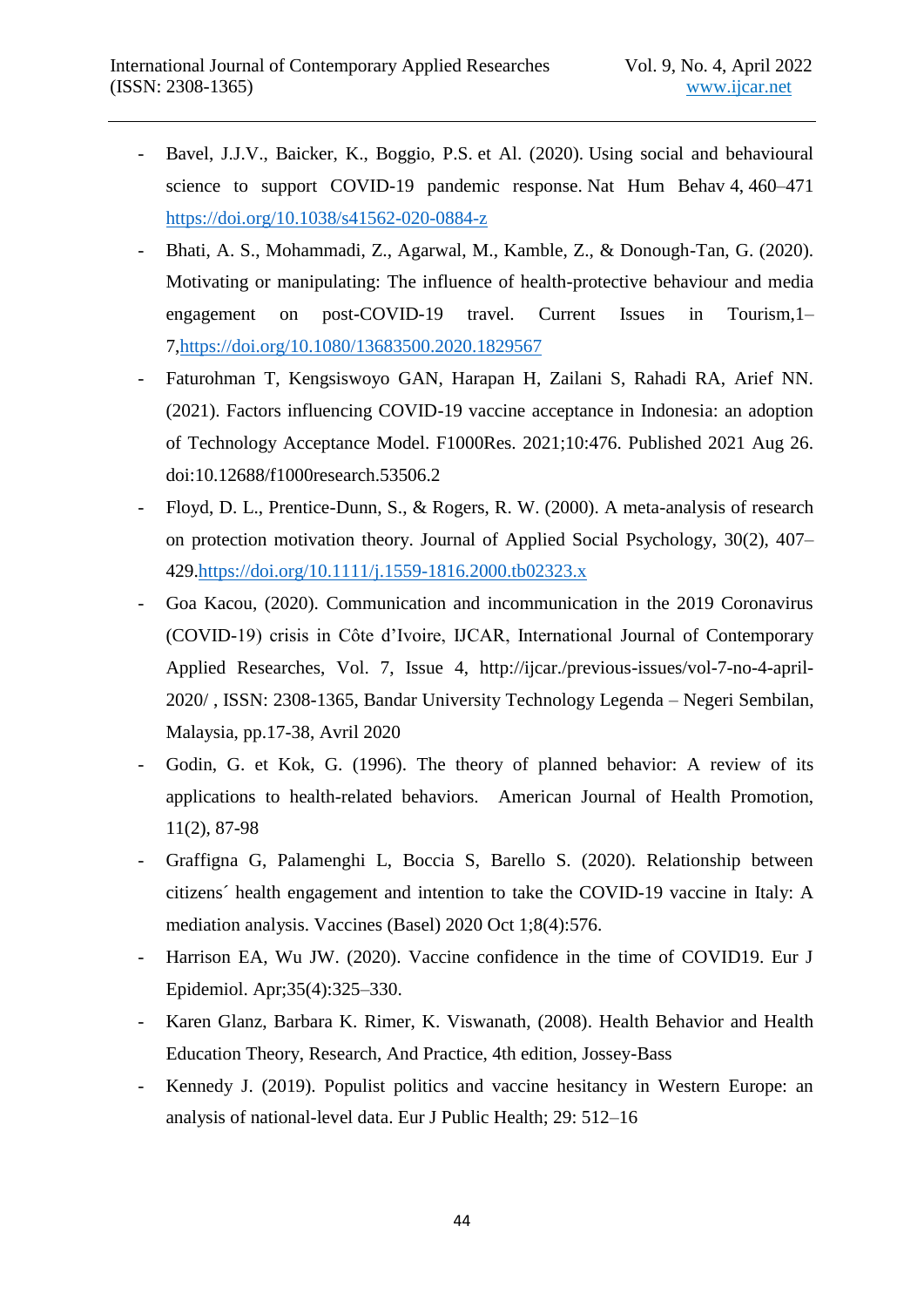- Kowalski, R. M., & Black, K. J. (2021). Protection motivation and the COVID-19 virus. Health Communication, 36(1), 15–22. <https://doi.org/10.1080/10410236.2020.1847448>
- KRA Raymond Kouassi, KONAN Loukou, (2020). Communication publique et gestion de la pandémie du COVID-19 en Côte d'Ivoire: de la communication de crise à la crise de la communication. Les Incunables Revue congolaise des sciences de l'information et de la communication N°5,PP. 35-51,
- Ling, M., Kothe, E. J., & Mullan, B. A. (2019). Predicting intention to receive a seasonal influenza vaccination using protection motivation theory. Social Science & Medicine,233,87–92.

<https://doi.org/10.1016/j.socscimed.2019.06.002>

- Loomba, S., de Figueiredo, A., Piatek, S.J. et al. (2021). Measuring the impact of COVID-19 vaccine misinformation on vaccination intent in the UK and USA. Nat Hum Behav 5, 337–348<https://doi.org/10.1038/s41562-021-01056-1>
- Mc Cormack Brown, K. (1999), Theory of reasoned action / Theory of planned behavior. [En ligne]. Disponible: http://hsc.usf.edu/~kmbrown/TRA\_TPB.htm
- Mc Cormack Brown, K. (1999). Transtheorical model / Stages of change. [En ligne]. Disponible: http://hsc.usf.edu/~kmbrown/Stages\_of\_Change\_Overview.htm
- Monroe, M.C. (1993). Changing environmental behavior. Clearing, 77, 28-30.
- Pasquier, M. (2012). Communication publique. Dans L. Côté et J.-F. Savard (dir.), Le Dictionnaire encyclopédique de l'administration publique [en ligne], [www.dictionnaire.enap.ca](http://www.dictionnaire.enap.ca/)
- Rogers, Everett M. (1962). Diffusion of Innovations. New York: Free Press of Glencoe
- SAMOUH, YASSINE et Al. (2021). Acceptance du vaccin anti-COVID-19 au Maroc : étude transversale auprès des étudiants. [COVID-19 vaccine acceptance among Moroccan students: a cross-sectional study]. The Pan African medical journal vol. 38 381. doi:10.11604/pamj.2021.38.381.27748
- Sullivan, K. T. (1998). Promoting health behavior change. (ERIC Document Reproduction Service no. ED 429053). Disponible: http://www.ed.gov/databases/ERIC\_Digests/ed429053.html